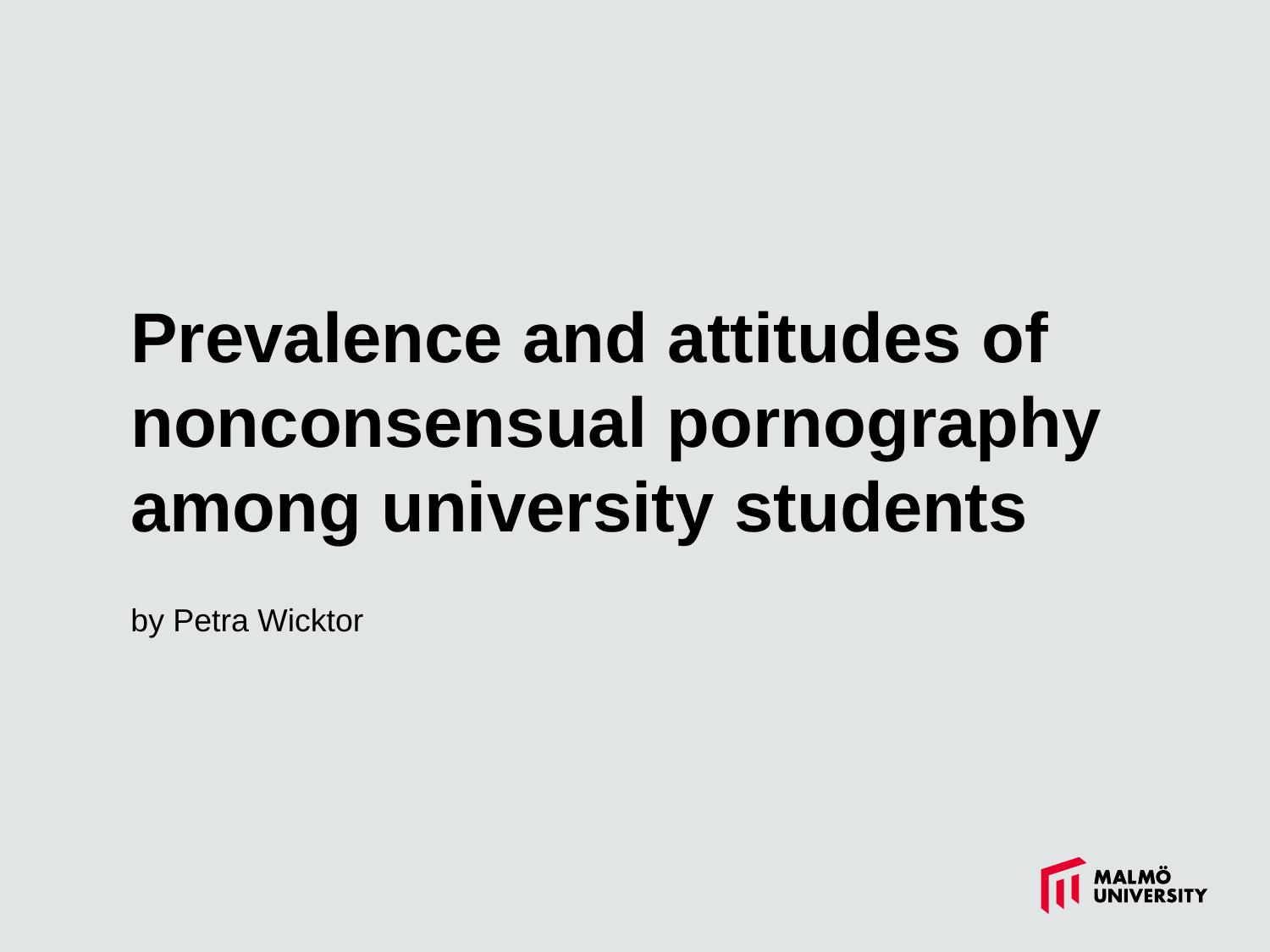

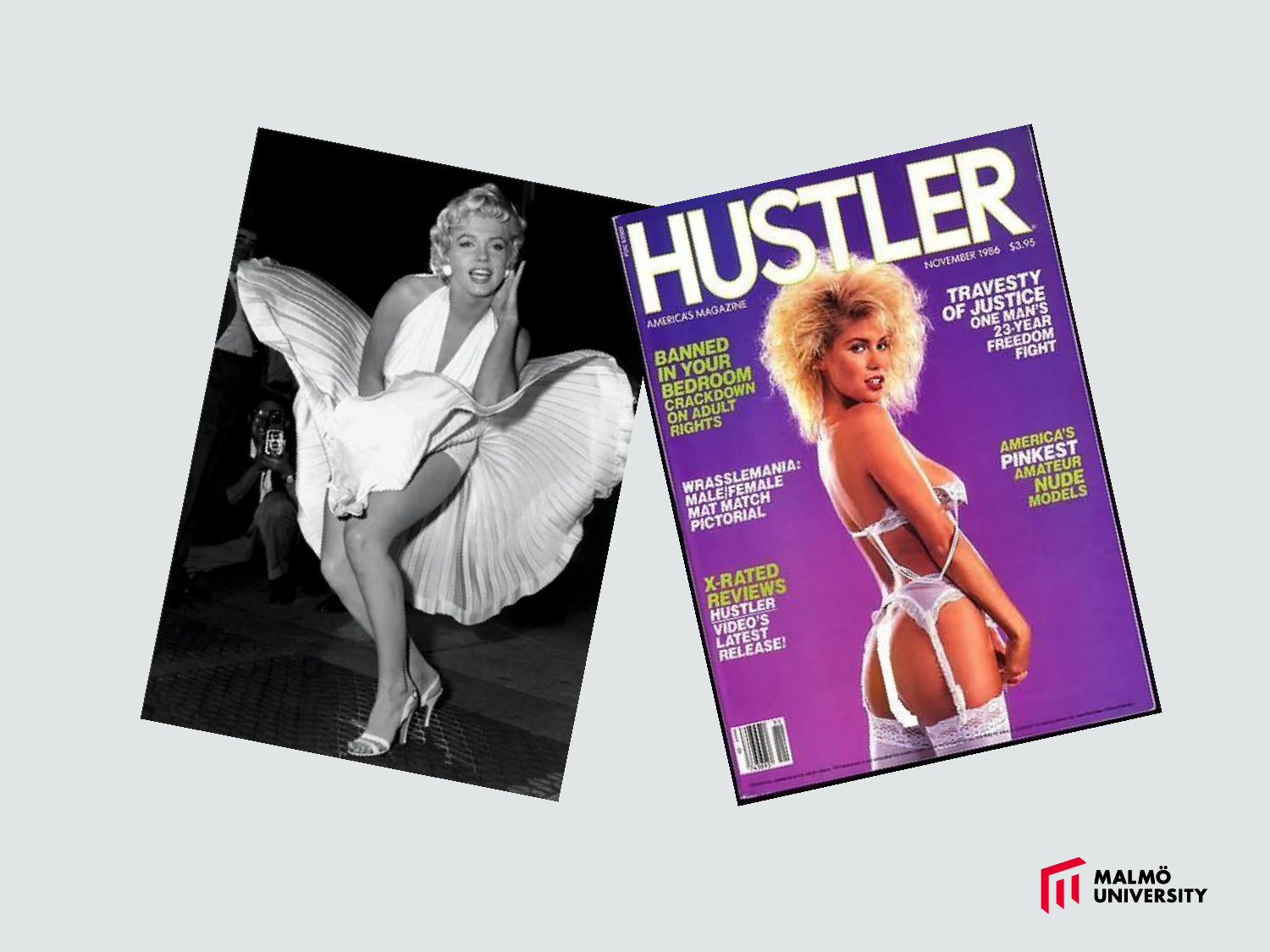- Isanybodyup.com
- 150 000 240 000 page views per day
- 35 000 submissions per week
- 8 000 30 000 US\$ per month

- Membership fees
- Extortion
- Doxing

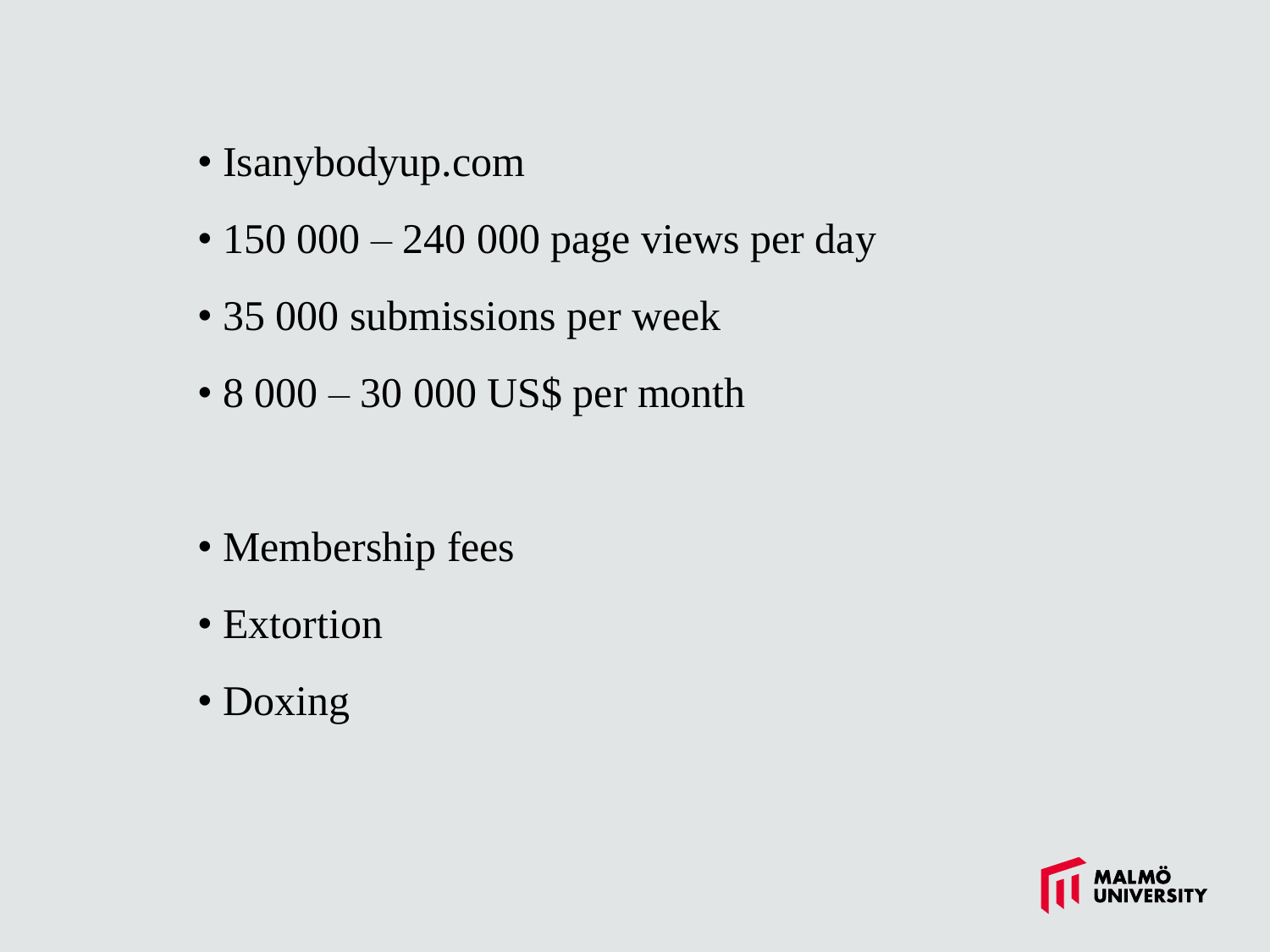TECHNOLOGY-FACILITATED





Maddocks S. From Non-consensual Pornography to Image-based Sexual Abuse: Charting the Course of a Problem with Many Names. Aust Fem Stud. 2018;1–17

\* Henry N, Powell A. Technology-Facilitated Sexual Violence: A Literature Review of Empirical Research. Trauma, Violence, Abus. 2018;19(2):195–208.

\*\* Hearn J, Hall M. 'This is my cheating ex': Gender and sexuality in revenge porn. Sexualities. 2018;1–23 \*\*\* Mcglynn C, Rackley E. Image-Based Sexual Abuse. Oxf J Leg Stud. 2017;37(3):534–61.

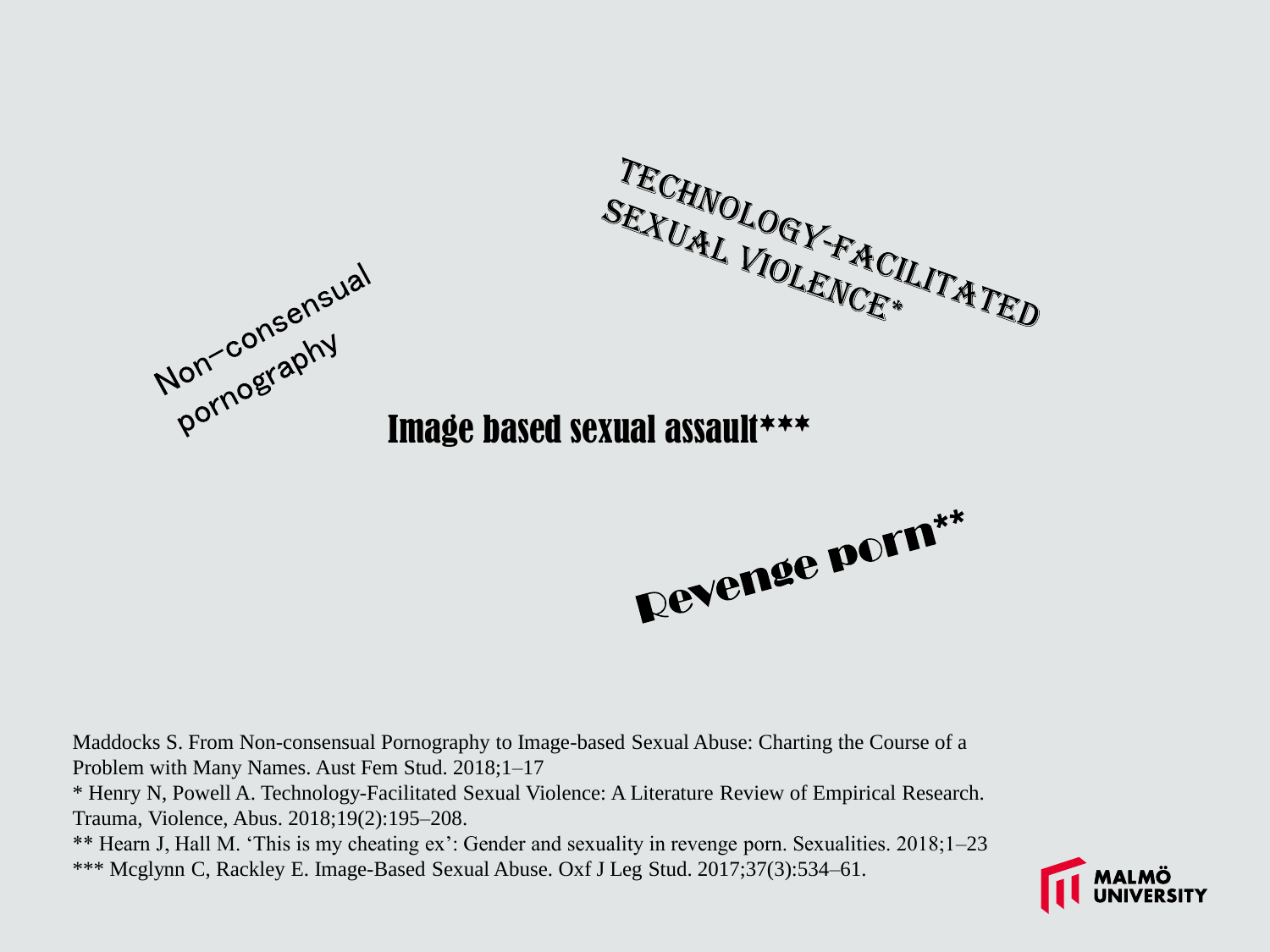### **Method**

- Online survey with 39 question
- Students at Malmö University
- Recruited through personal contact
- Prevalence of
	- Victimisation
	- Perpetration
- General attitudes of sexting and sending nude photos
- Victim precipitating attitudes
- Inspired by Branch et al.\*

\*Branch K, Hilinski-Rosick CM, Johnson E, Solano G. Revenge porn victimization of college students in the United States: An exploratory analysis. Int J Cyber Criminol. 2017;11(1):128–42

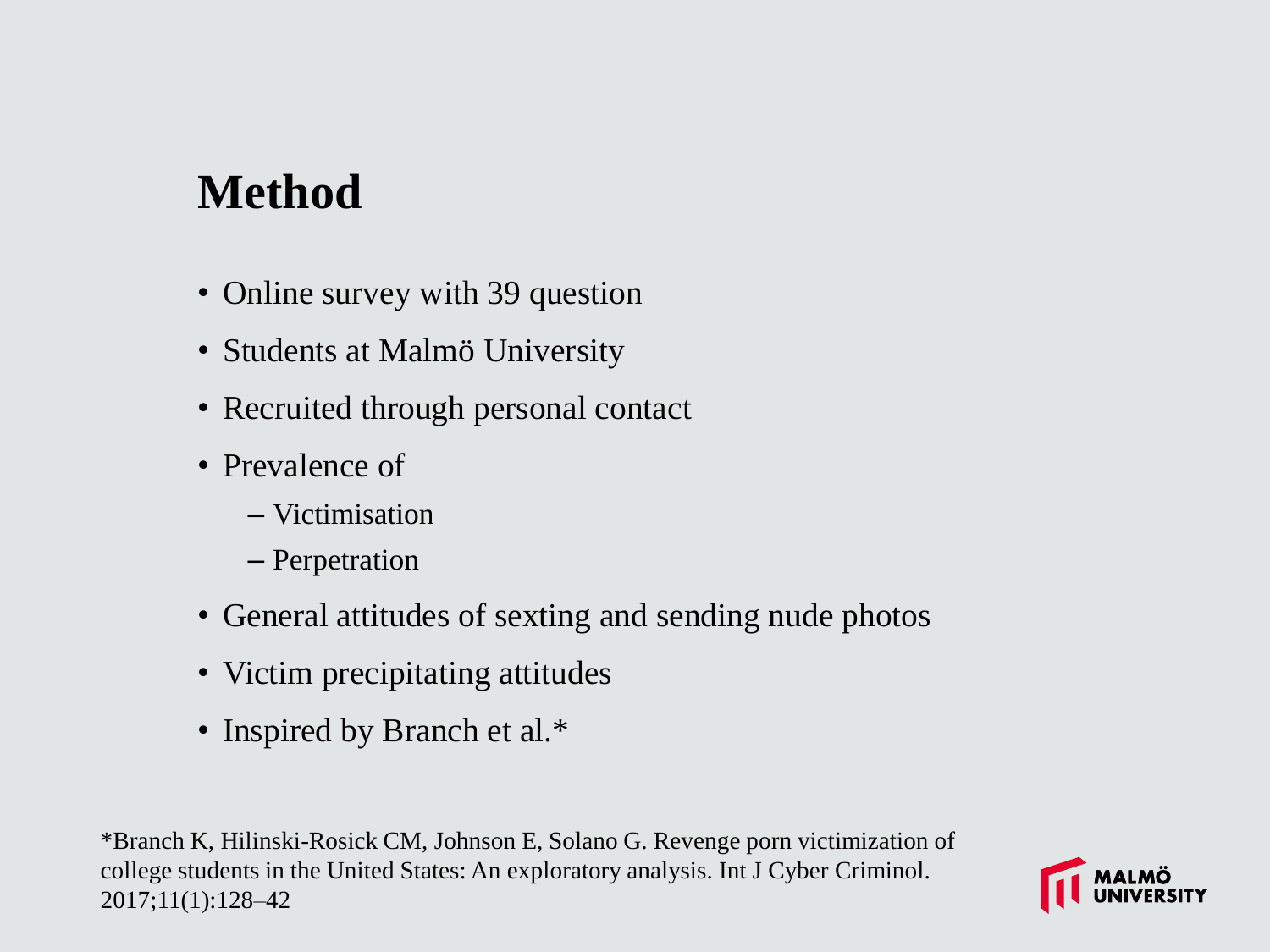## **Demographics**

| Variable $(n=216)$ | $\frac{0}{0}$ | N           |
|--------------------|---------------|-------------|
| Female             | 67.6          | 146         |
| Age (years)        |               | $25(19-45)$ |
| Heterosexual       | 91.7          | 198         |
| In a relationship  | 62.0          | 134         |

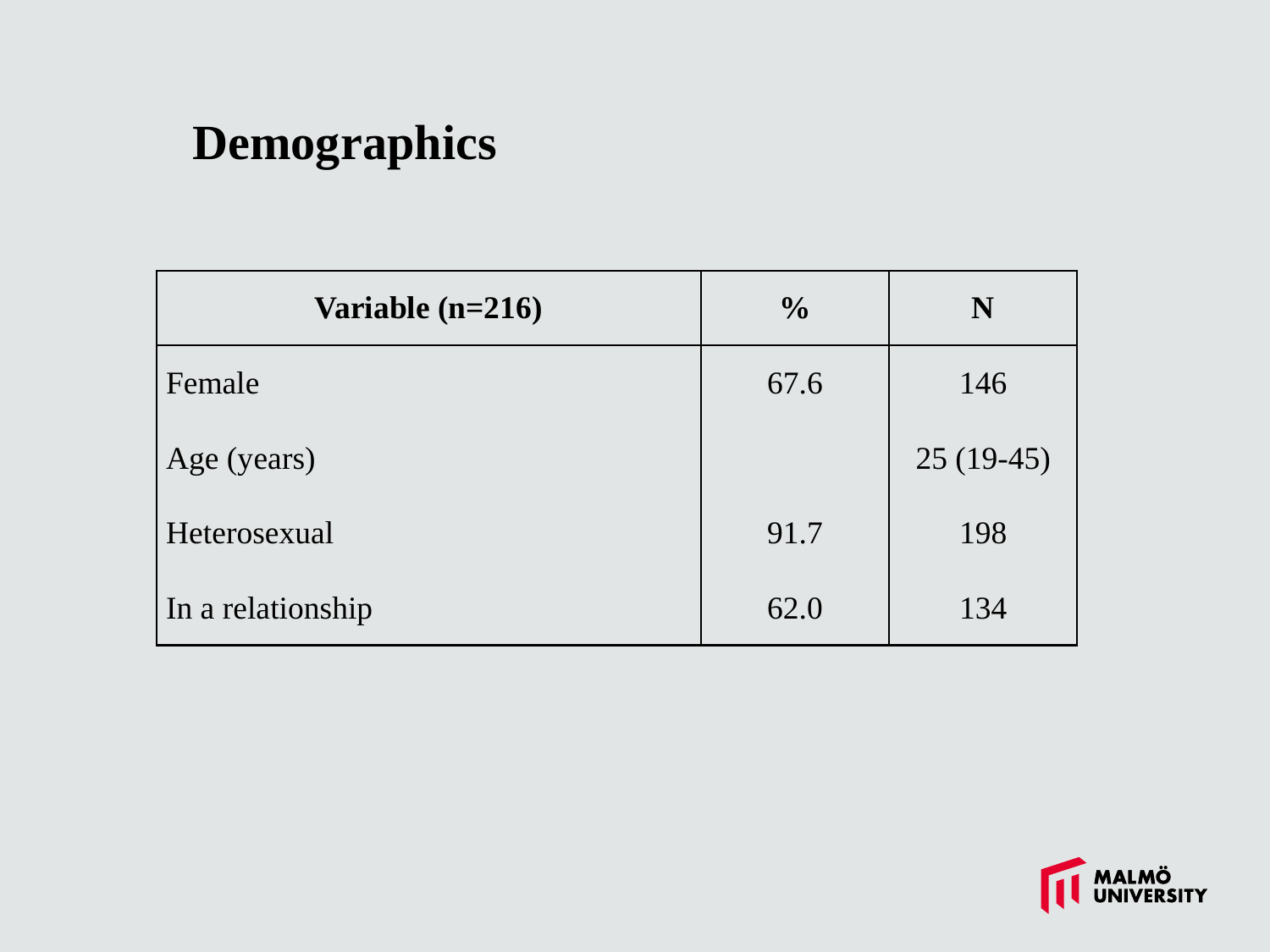#### **Prevalence**

| Variable $(n=216)$                             | $\frac{0}{0}$ | N              |
|------------------------------------------------|---------------|----------------|
| Sent explicit messages or pictures of yourself |               |                |
| N <sub>0</sub>                                 | 31.0          | 67             |
| Yes                                            | 69.0          | 148            |
| $5+$ times                                     | 56.8          | 84             |
| Pictures were sent to:                         |               |                |
| Current boyfriend/girlfriend                   | 25.3          | 75             |
| Ex-boyfriend/girlfriend                        | 29.1          | 86             |
| Someone you dated or hooked up with            | 20.3          | 60             |
| Age when first picture was sent (years)        |               | $19(13-30)$    |
| Had someone forward a private picture of you   |               |                |
| Yes                                            | 8.3           | 18             |
| Female                                         | 61.1          | 11             |
| Picture forwarded by:                          |               |                |
| Ex-boyfriend/girlfriend                        | 16.7          | $\overline{4}$ |
| Someone you dated or hooked up with            | 25.0          | 6              |
| Friend you know in person                      | 20.8          | 5              |
| Age when picture was forwarded (years)         |               | 20             |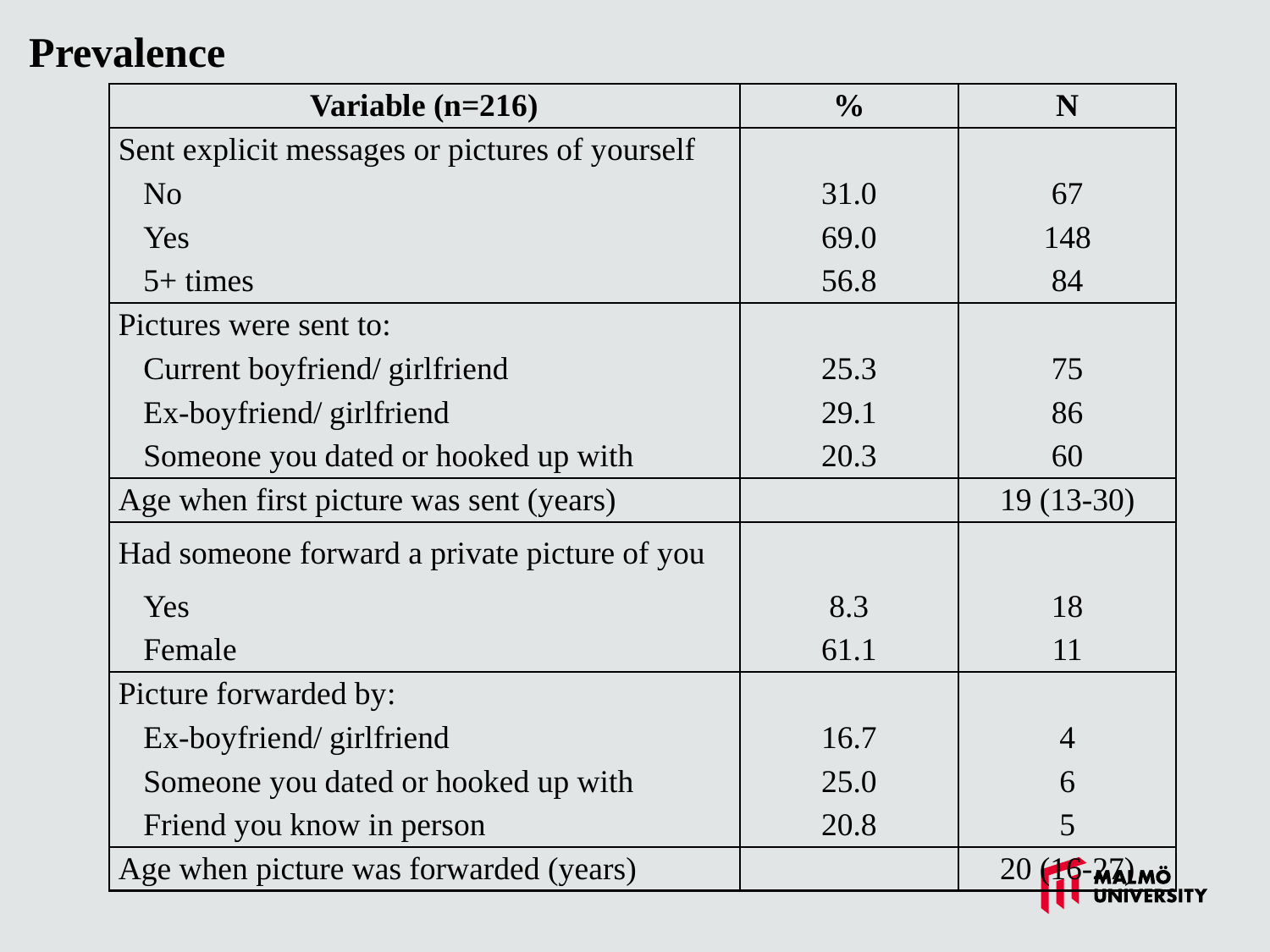#### **Prevalence**

| Variable $(n=216)$                         | $\frac{0}{0}$ |             |
|--------------------------------------------|---------------|-------------|
| Forwarded someone else's picture           |               |             |
| Yes                                        | 3.7           |             |
| Female                                     | 75            |             |
| Age when the picture was forwarded (years) |               | $22(14-36)$ |

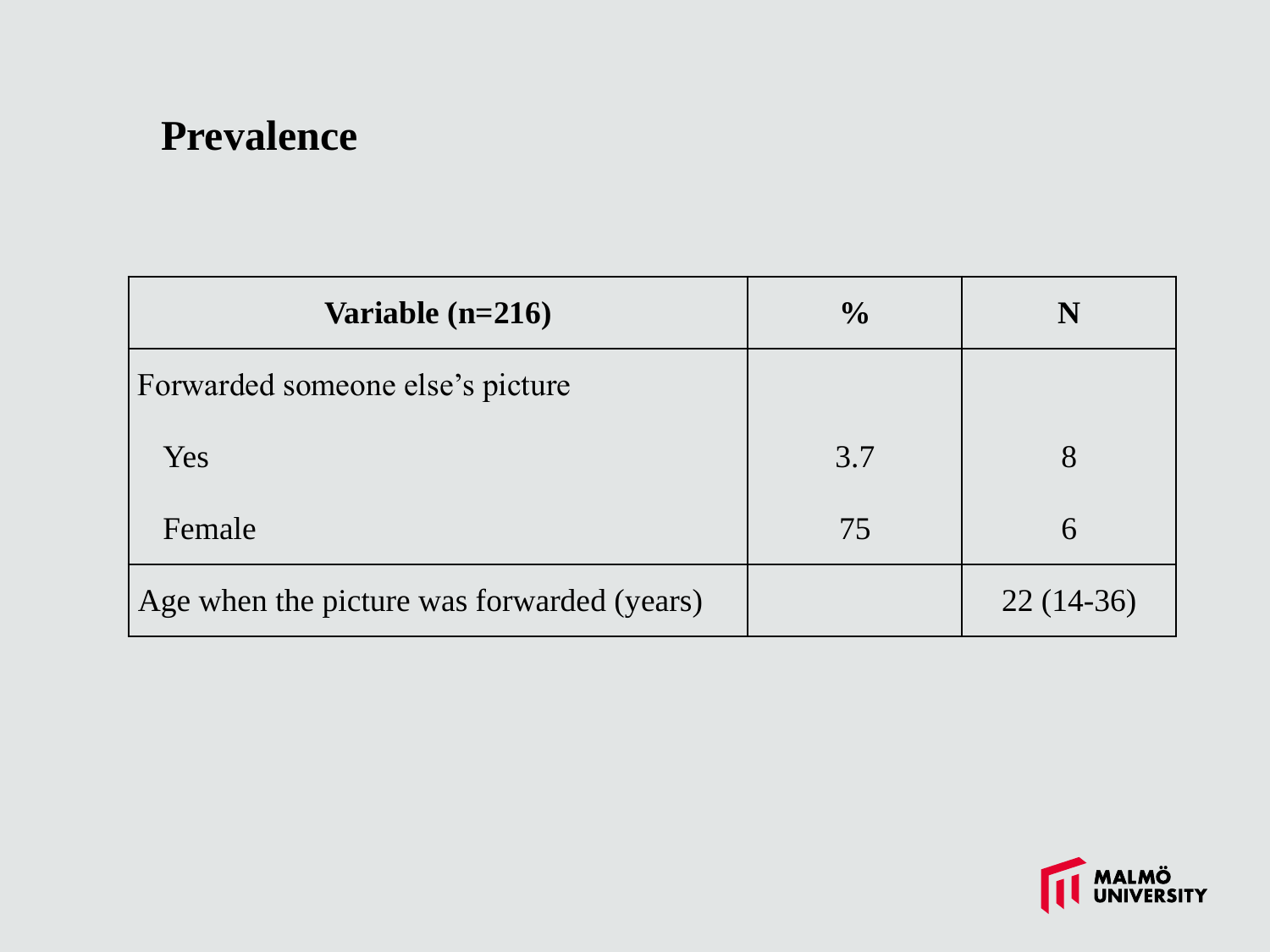| Variable $(n=216)$                                                | $\frac{0}{0}$ | N   |
|-------------------------------------------------------------------|---------------|-----|
| Sending nude photos is a good way to increase your popularity     |               |     |
| Yes                                                               | 4.6           | 10  |
| N <sub>o</sub>                                                    | 95.4          | 206 |
| Sending nude photos to partner is a way to show how much you care |               |     |
| about them                                                        |               |     |
| Yes                                                               | 9.7           | 21  |
| N <sub>o</sub>                                                    | 90.3          | 195 |
| Girls who send nude photos are more likely to hook up             |               |     |
| Yes                                                               | 43.0          | 92  |
| N <sub>o</sub>                                                    | 57.0          | 122 |
| Boys who send nude photos are more likely to hook up              |               |     |
| Yes                                                               | 5.1           | 11  |
| N <sub>o</sub>                                                    | 94.9          | 204 |
| One who receives a nude photo should not send to others           |               |     |
| Agree                                                             | 94.0          | 203 |
| Disagree                                                          | 6.0           | 13  |
| Sharing a nude private photo is no big deal                       |               |     |
| Agree                                                             | 9.3           | 20  |
| Disagree                                                          | 90.7          | 196 |

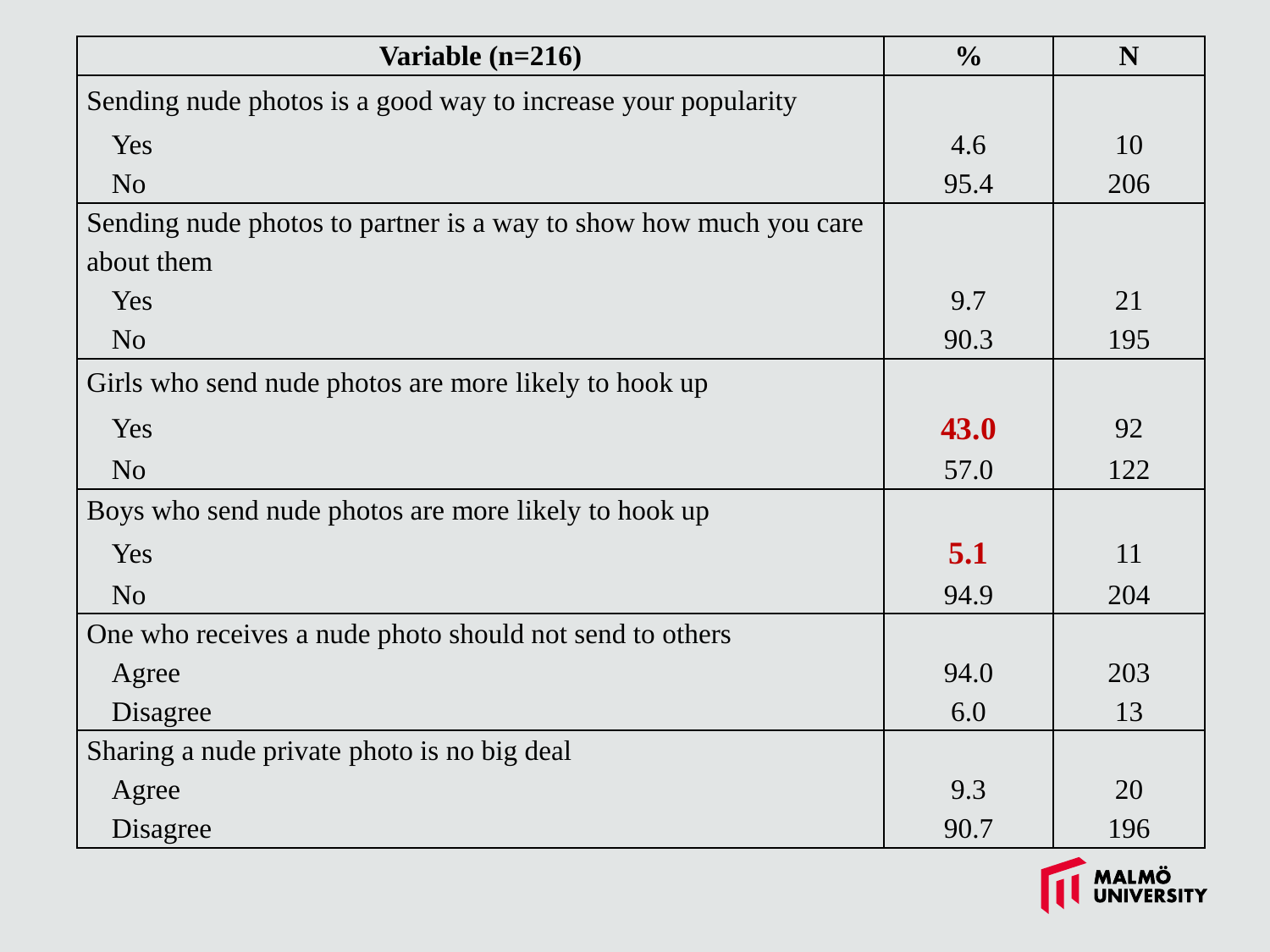| <b>Variable</b>                                                   | $\frac{0}{0}$ | N   |
|-------------------------------------------------------------------|---------------|-----|
| Young people experience pressure from media to send nude photos   |               |     |
| Yes                                                               | 31.2          | 64  |
| N <sub>o</sub>                                                    | 68.8          | 141 |
| Young people experience pressure from friends to send nude photos |               |     |
| Yes                                                               | 33.7          | 69  |
| N <sub>o</sub>                                                    | 66.3          | 136 |
| I will most likely get into trouble if I send nude photos         |               |     |
| Yes                                                               | 44.4          | 91  |
| N <sub>o</sub>                                                    | 55.6          | 114 |
| I will most likely get into trouble if I share nude photos        |               |     |
| Yes                                                               | 83.3          | 175 |
| N <sub>o</sub>                                                    | 16.7          | 35  |
| Sending nude photos is exciting                                   |               |     |
| Yes                                                               | 28.2          | 59  |
| N <sub>o</sub>                                                    | 71.8          | 150 |
| Sending nude photos is dangerous                                  |               |     |
| Yes                                                               | 84.0          | 178 |
| N <sub>o</sub>                                                    | 16.0          | 34  |
| Sending nude photos is no big deal                                |               |     |
| Agree                                                             | 18.3          |     |
| Disagree                                                          | 81.7          |     |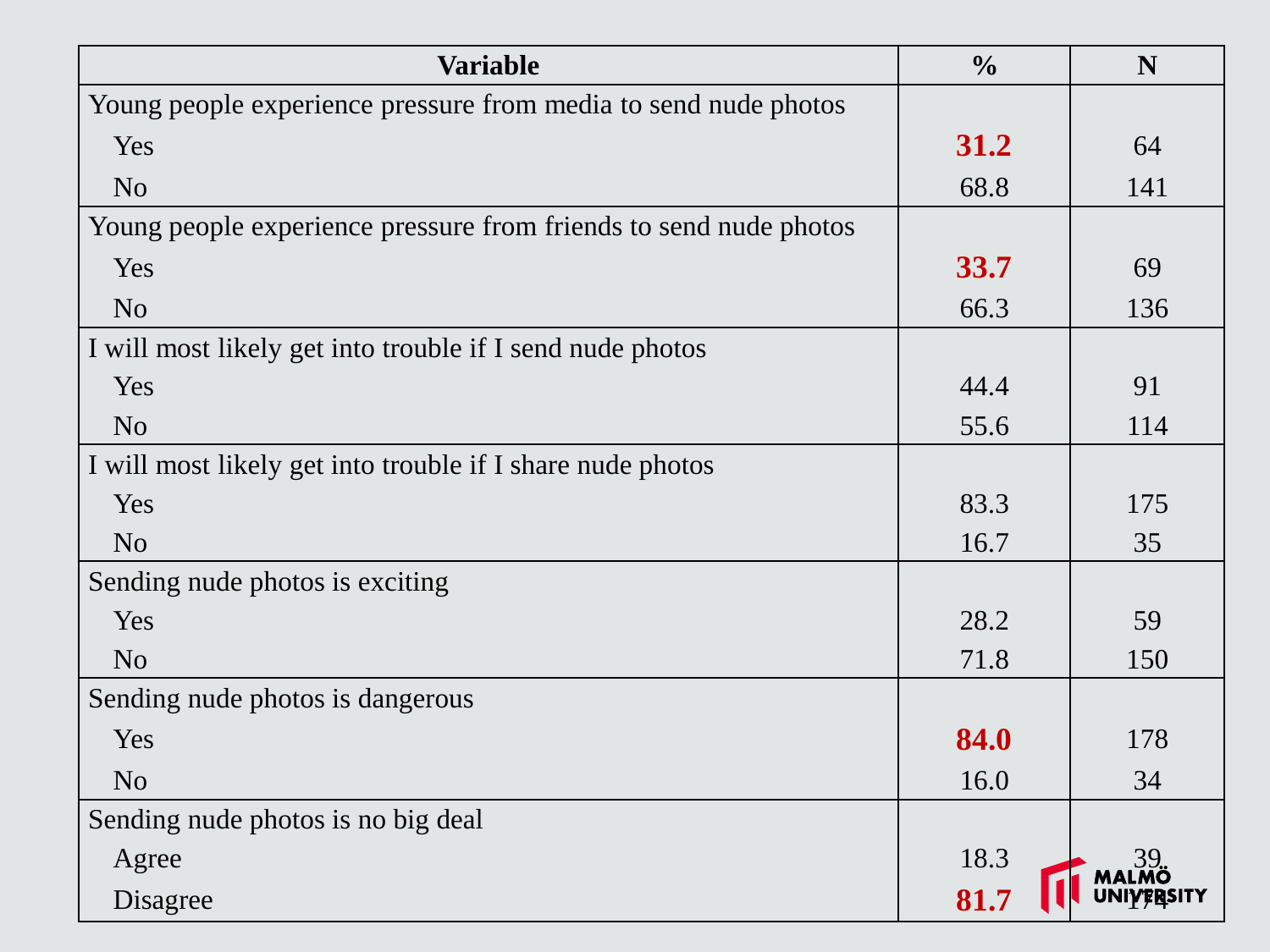| Variable (n=18)                                                   | $\frac{0}{0}$ | N              |
|-------------------------------------------------------------------|---------------|----------------|
| I was angry with myself and the person who shared my photo        | 50            | 9              |
| I was angry at the person who shared my photo                     | 11            | $\overline{2}$ |
| I wasn't angry at myself or the person who shared my photo        | 39            | $\overline{7}$ |
| <b>Variable</b>                                                   | $\frac{0}{0}$ | N              |
| If one send nude photos one deserves to have them shared further  |               |                |
| Yes                                                               | 1.9           | $\overline{4}$ |
| N <sub>o</sub>                                                    | 98.1          | 211            |
| You got yourself to blame if your nude photo gets shared if       |               |                |
| You have taken a nude picture of yourself and sent it to some one |               |                |
| Yes                                                               | 20.5          | 44             |
| N <sub>o</sub>                                                    | 79.5          | 171            |
| Your partner have taken a nude photo of you                       |               |                |
| Yes                                                               | 2.8           | 6              |
| N <sub>o</sub>                                                    | 97.2          | 209            |
| You have been photographed without consent or under force         |               |                |
| Yes                                                               | 1.4           | 3              |
| N <sub>o</sub>                                                    | 98.6          | 212            |

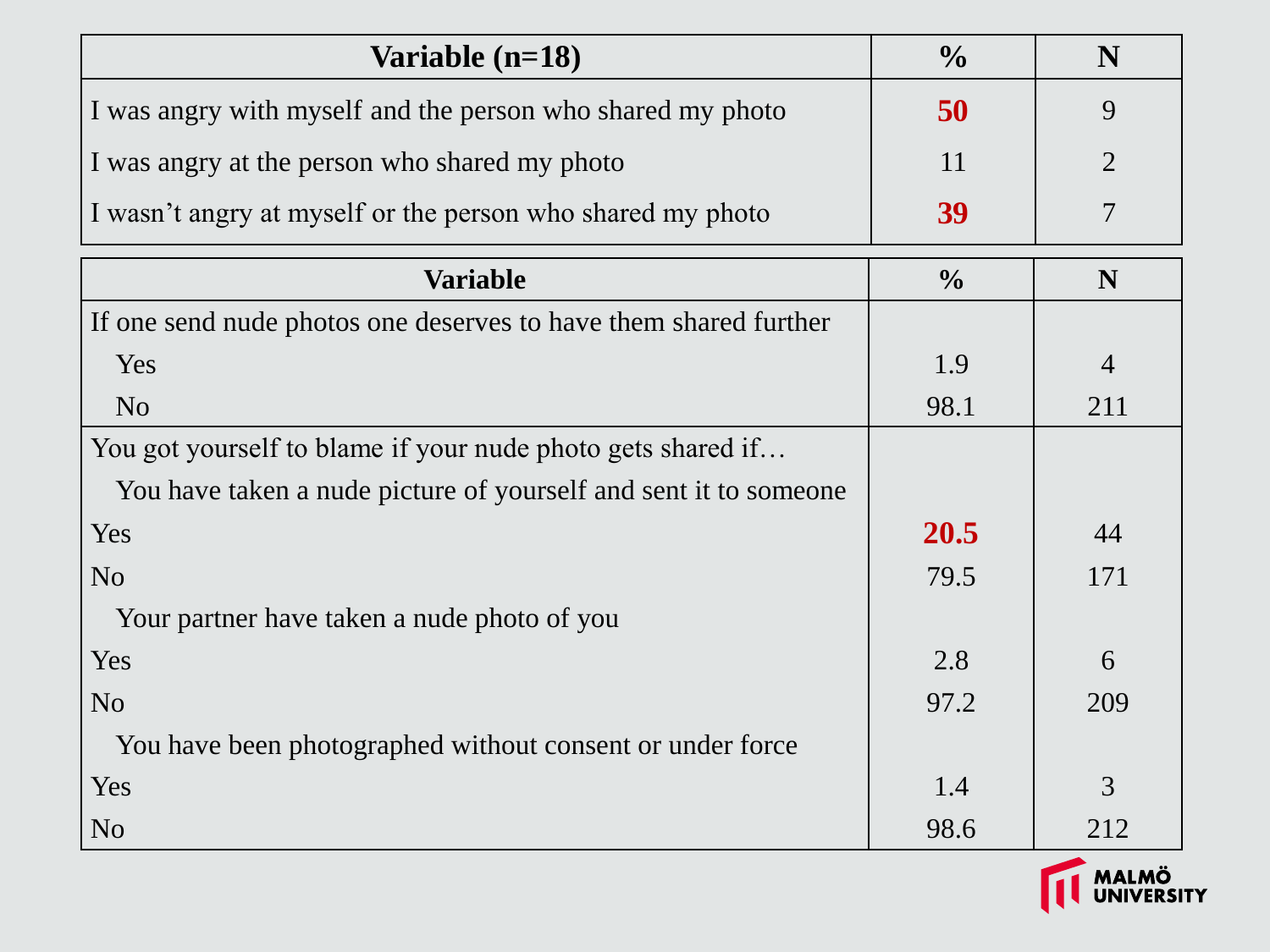| <b>Variable</b>                                                                               | $\frac{0}{0}$ |             | $\mathbf n$    |                |
|-----------------------------------------------------------------------------------------------|---------------|-------------|----------------|----------------|
|                                                                                               | <b>Female</b> | <b>Male</b> | Female         | <b>Male</b>    |
| Girls who send nude photos are more likely to hook up                                         | 40            | 48          | 58             | 32             |
| Boys who send nude photos are more likely to hook up                                          | 5.5           | 4.4         | 8              | 3              |
| Young people experience pressure from media to send<br>nude photos                            | 37            | 18          | 51             | 12             |
| Young people experience pressure from friends to send<br>nude photos                          | 38            | 26          | 52             | 17             |
| Sending nude photos is dangerous                                                              | 88            | 76          | 125            | 52             |
| Sending nude photos is a big deal                                                             | 86            | 71          | 124            | 48             |
| I was angry with myself and the person who shared my<br>photo                                 | 64            | 29          | 7              | $\overline{2}$ |
| I was only angry at the person who shared my photo                                            | 9             | 14          | $\mathbf{1}$   | $\mathbf{1}$   |
| I wasn't angry at myself or the person who shared my<br>photo                                 | 27            | 57          | 3              | $\overline{4}$ |
| You got yourself to blame if you take a nude photo and<br>send and it gets shared             | 17            | 28          | 25             | 19             |
| You got yourself to blame if your partner take a nude photo<br>of you and share               | 1.4           | 6           | $\overline{2}$ | $\overline{4}$ |
| You got yourself to blame if a nude photo taken under<br>force or without consent gets shared | 1.4           | 1.5         |                |                |
|                                                                                               |               |             |                |                |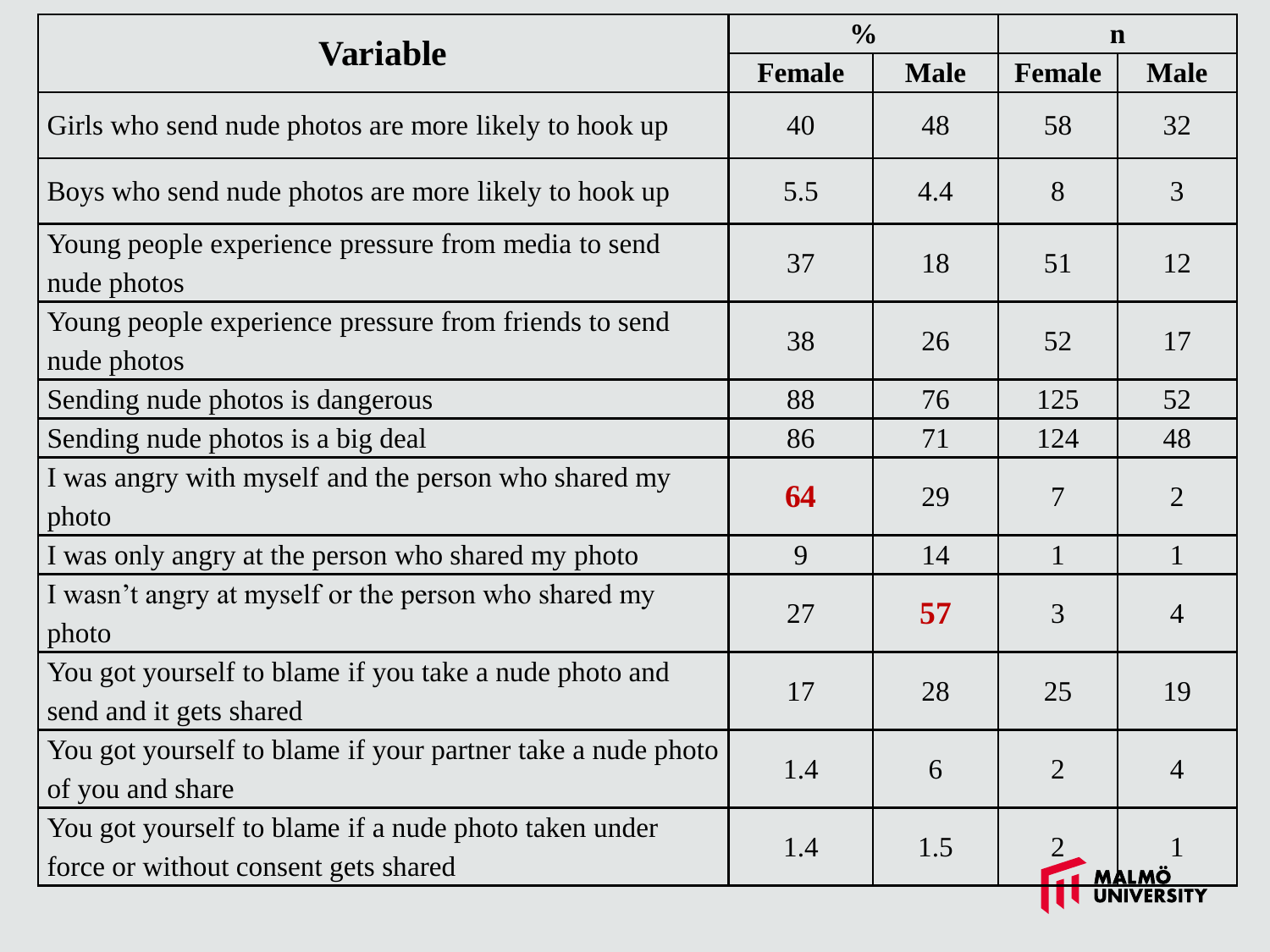# **Where to go from here**

- Investigate prevalence of victimisation and perpetration at a larger scale in the general population
- Perform interviews/surveys with victims and perpetrators for more in-depth questions
- How attitudes change within a generation as they grow older
- How attitudes differ between generations